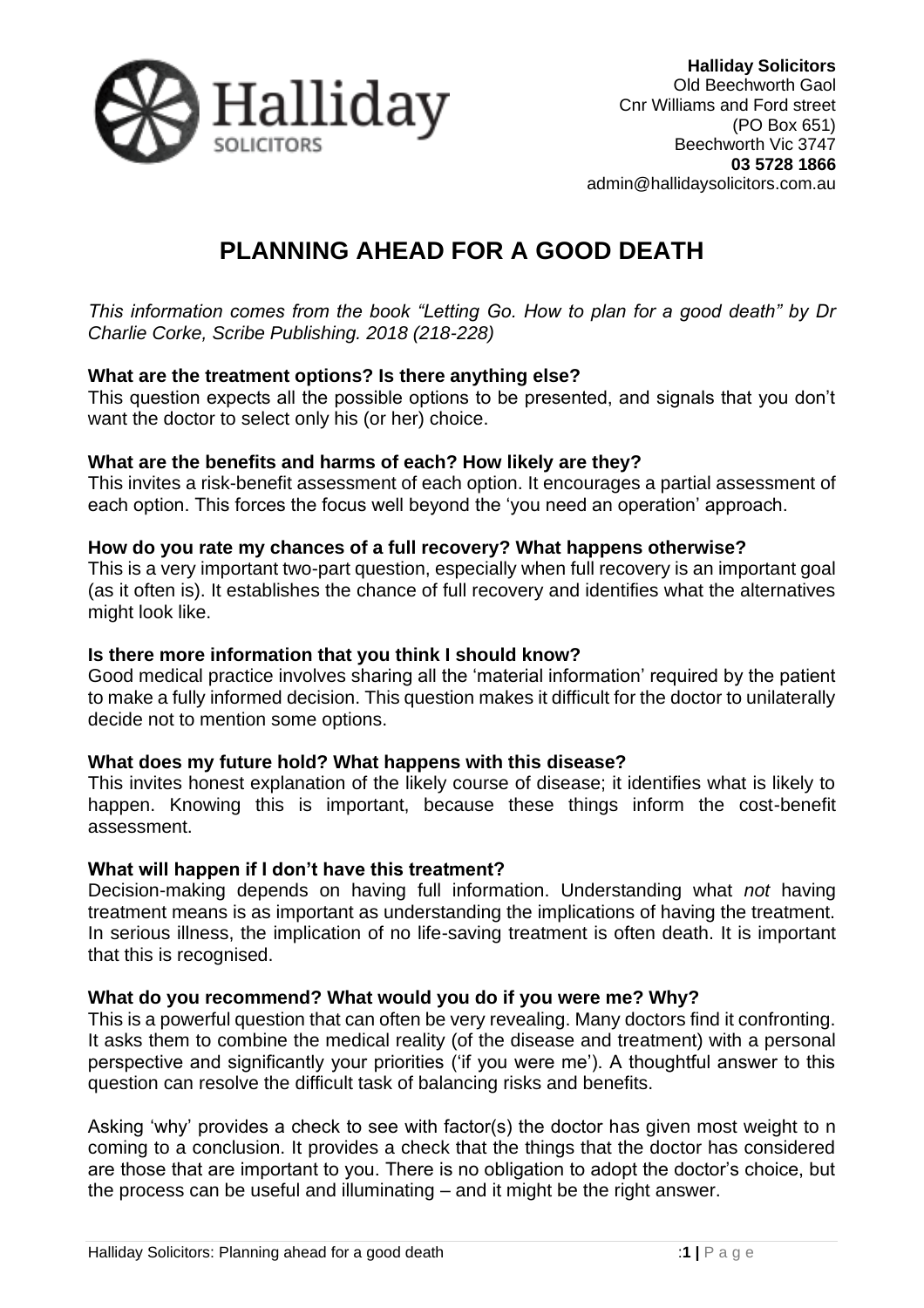## **Resources**

**Advance Care Planning Australia** https://www.advancecareplanning.org.au/ This site provides information about advance care planning, including information about how legislation and forms differ across the different states and territories.

# **MyValues** https://www.myvalues.org.au/

*MyValues* is a free online program where a set of specially constructed statements are presented that help you identify, consider and communicate your wishes about how far you would want to go with medical treatment in the later stages of life. It constructs a profile that explains your values in relation to life, death, and medical intervention. Understanding your values will help your doctors and your family to make better choices about your medical treatment.

# **Dying to Talk http://dyingtotalk.org.au/**

Dying to Talk encourages people of all ages and levels of health to talk about dying. Despite being something that touches everyone, death doesn't receive enough visibility. Dying to Talk aims to reach into the community to normalise dying and to help people to work out what's right for them at the end of their lives.

The 'Dying to Talk Discussion Starter' guides you through talking with your loved ones.

## **Death Over Dinner** http://deathoverdinner.org.au/

Conversations about end-of-life care often take place at a hospital in the midst of a crisis. Many people die in a way they wouldn't choose, with loved ones left feeling guilty, bereaved, and anxious.

 This program encourages people to organise a dinner with the express aim of getting people to talk about death – to, as they put it, 'participate in the most important dinner conversation Australia is not having'.

 They provide a range of videos, reading, and support materials, as well as giving tips to get the conversation started. The party host chooses the guests and the menu, and then lets the wine and conversations flow. It's a nice approach.

## **Death Café http://deathcafe.com/**

A Death Café is a discussion group, where there is a directed discussion of death with no predetermined agenda, objectives, or themes. The aim is to encourage thought without leading people to any conclusion or course of action.

Food again plays an important role – and cake may feature. It's another excellent idea.

**Barthel Score:** The **Barthel Scale/Index (BI)** is an ordinal scale used to measure performance in activities of daily living (ADL). Ten variables describing ADL and mobility are scored, a higher number being a reflection of greater ability to function independently following hospital discharge. Time taken and physical assistance required to perform each item are used in determining the assigned value of each item. The Barthel Index measures the degree of assistance required by an individual on 10 items of mobility and self care ADL. **Intended Population :** Patients with stroke, patients with other neuromuscular or musculoskeletal disorders, oncology patients.

## **ABC podcast 'The Pineapple Project' Season 4: Death**

<https://www.abc.net.au/radio/programs/the-pineapple-project/episodes/>